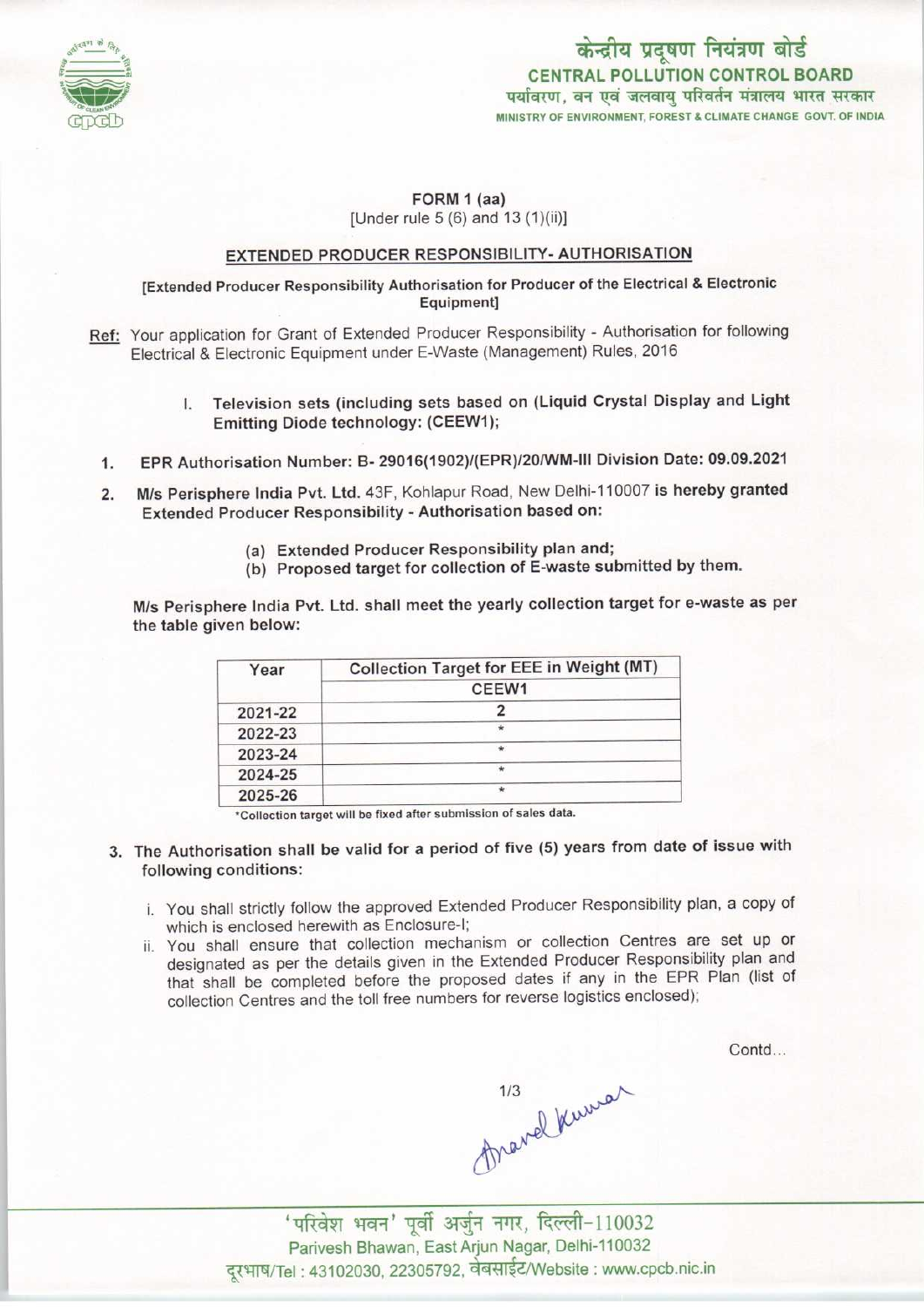

From Pre Page....

- iii. You shall ensure that all the collected e-waste is channelized to recycler/dismantler M/s Horizon Recycling Pvt. Ltd., Khasra No-35, Vill-Kumarhera, 7th Km Dehradun Road, Saharanpur and records shall be maintained at recycler/dismantler and your end;
- iv. iv. You shall maintain records, in Form-2 of these Rules, of e-waste and make such records available for scrutiny by Central Pollution Control Board;
- v. You shall file annual returns in Form-3 to the Central Pollution Control Board on or before 30<sup>th</sup> day of June following the financial year to which that returns relates.

## vi. General Terms & Conditions of the Authorisation:

- a. The authorisation shall comply with provisions of the Environment (Protection) Act, 1986 and the E-waste (Management) Rules,2016 made there under;
- b. The authorisation or its renewal shall be produced for inspection at the request of an officer authorised by the Central Pollution Control Board;
- c.Any change in the approved Extended Producer Responsibility plan should be informed to Central Pollution Control Board within 15 days on which decision shall be communicated by Central Pollution Control Board within sixty days;
- d. It is the duty of the authorised person to take prior permission of the Central Pollution Control Board to close down any collection centre/points or any other facility which are part of the EPR plan;
- e. An application for the renewal of authorisation shall be made as laid down in subrule (vi) of rule of 13(1) the E-Waste (Management) Rules, 2016;
- f. The Board reserves right to cancel/amend/revoke the authorisation at any time as per the policy of the Board or Government.

## vii. Additional Conditions: -

- a) That the applicant will submit annual sales data along with annual returns;
- b) That the applicant has to ensure that the addresses of collection points provided by them in their EPR Plan are correct and traceable and the collection points/centres are functional;
- c) That the applicant will submit revised application for grant of EPR Authorisation in case of applicant adding/changing PRO or changing its EPR Plan;

mand Kurrar  $2/3$ 

Contd...